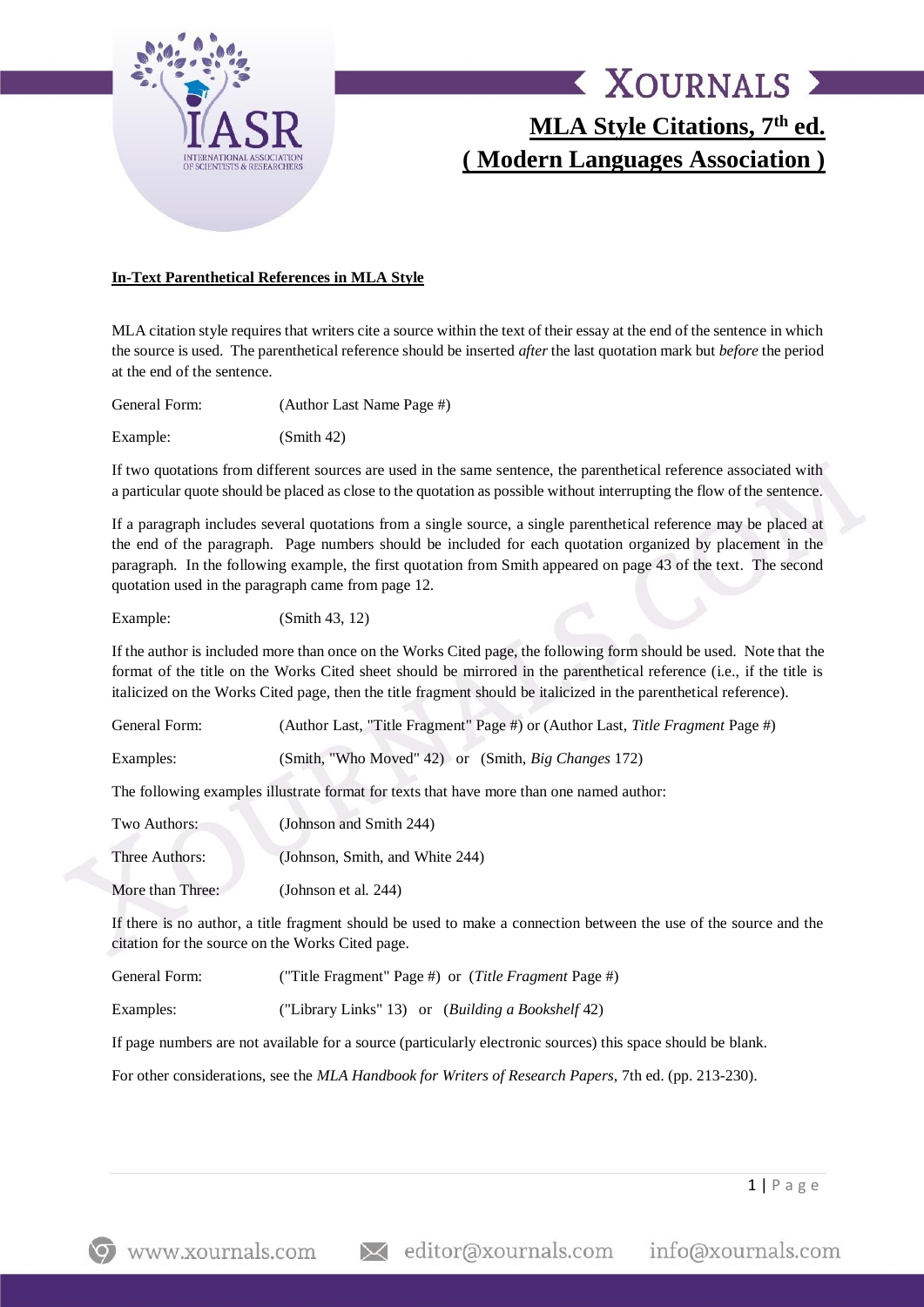### **This guide provides basic guidelines and examples for citing sources using the** *MLA Handbook for Writers of Research Papers***, 7th ed. (2009).**

**XOURNALS X** 

MLA citation style requires that credit be given to sources in the text of an essay with parenthetical references. General guidelines for parenthetical references appear on the last page of this guide. While the following examples are single-spaced, the Works Cited page should be double-spaced throughout.

| <b>Book: One</b><br><b>Author</b>       | <b>Format:</b><br>Author Last, First. Title. Location of Publisher: Publisher, Year of Publication.<br>Print.<br><b>Sample Citation:</b><br>Welch, Kathleen E. Electric Rhetoric: Classical Rhetoric, Oralism, and a New<br>Literacy. Cambridge: MIT, 1999. Print.                                                                                                                                                                                                                                                                                                                                                                  |
|-----------------------------------------|-------------------------------------------------------------------------------------------------------------------------------------------------------------------------------------------------------------------------------------------------------------------------------------------------------------------------------------------------------------------------------------------------------------------------------------------------------------------------------------------------------------------------------------------------------------------------------------------------------------------------------------|
| <b>Book: Two</b><br><b>Authors</b>      | <b>Format:</b><br>Author Last, First, and First Last. Title. Location of Publisher: Publisher, Year<br>of Pub. Print.<br><b>Sample Citation:</b><br>Lunsford, Andrea, and Lisa Ede. Singular Texts/Plural Authors: Perspectives<br>on Collaborative Writing. Carbondale: Southern Illinois UP, 1990. Print.                                                                                                                                                                                                                                                                                                                         |
| <b>Book: Multiple</b><br><b>Authors</b> | <b>Format:</b><br>Author Last, First, Author First Last, and Author First Last.<br>Title. Location of Publisher: Publisher, Year of Pub. Print.<br>[Note: If a source has more than three authors, only the first author should be<br>listed, with the<br>Latin phrase "et al." (meaning "and others") following their name.]<br><b>Sample Citation:</b><br>Patten, Michael A., Guy McCaskie, and Philip Unitt. Birds<br>of the Salton Sea: Status, Biogeography, and Ecology.<br>Berkeley: U of California P, 2003. Print.<br>Gray, Joseph R., et al. How Brown Johnson and Kirk Got It Wrong.<br>Chicago: Ellsworth, 2005. Print. |
| <b>Electronic Book</b>                  | Format:<br>Author Last, First. Title. Location of Publisher: Publisher, Year of<br>Pub. Electronic Publisher. Web. Date of Access.<br><b>Sample Citation:</b><br>Welch, Kathleen E. Electric Rhetoric: Classical Rhetoric, Oralism, and a New<br>Literacy.<br>Cambridge: MIT, 1999. netLibrary. Web. 21 Oct. 2004.                                                                                                                                                                                                                                                                                                                  |

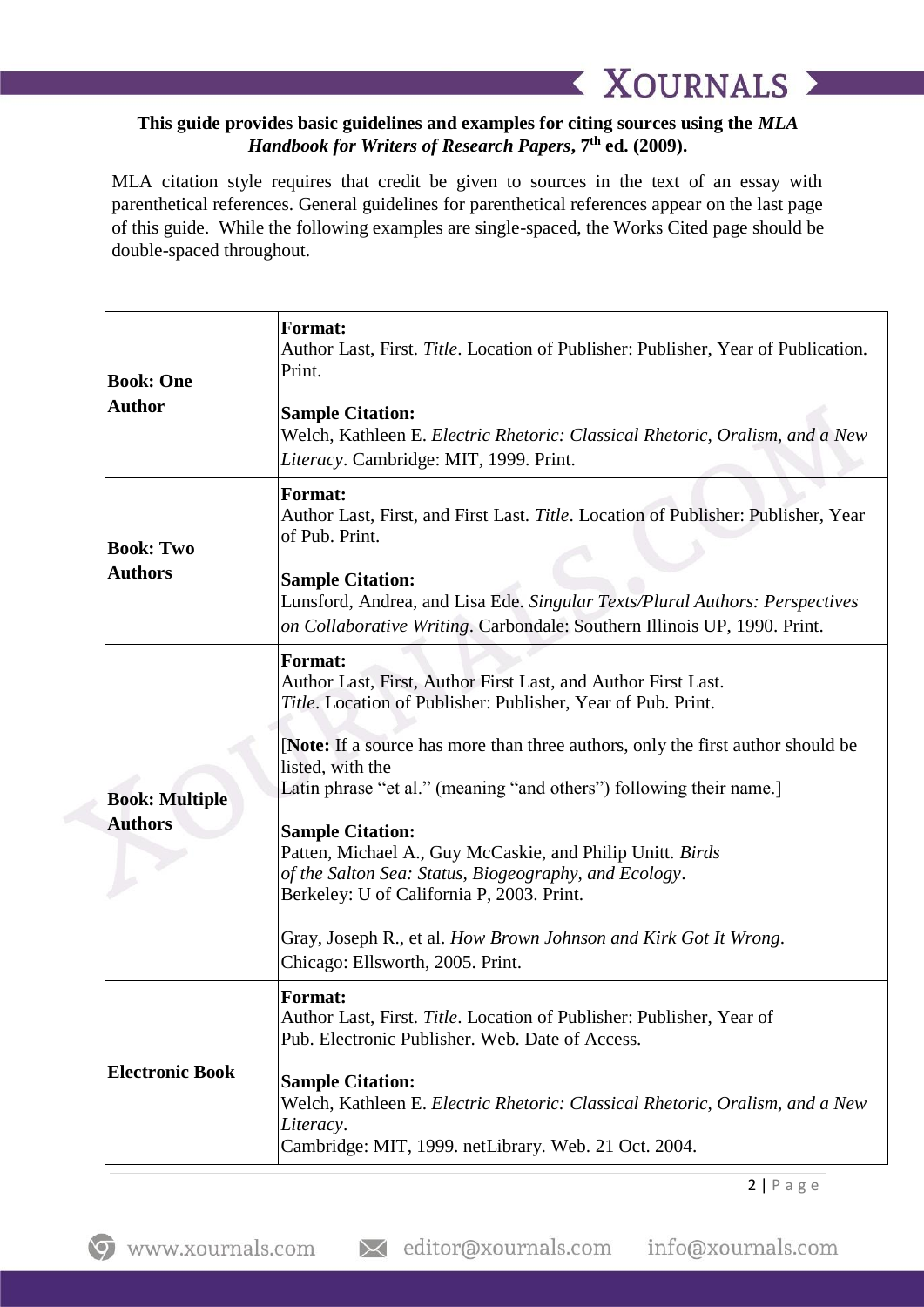| <b>Chapter in a Book</b>                                                            | <b>Format:</b><br>Author Last, First. "Title of Chapter/Article." Title of Book. Ed. First Last.<br>Location of Publisher: Publisher, Year of Publication. Inclusive page numbers.<br>Print.<br><b>Sample Citation:</b><br>Wells, Ida B. "Lynch Law in All Its Phases." With Pen and Voice: A Critical<br>Anthology of Nineteenth-Century African-American Women. Ed. Shirley<br>Wilson Logan. Carbondale: Southern Illinois UP, 1995. 80-99. Print.                                                                                                                                                                                                                                                                                                           |
|-------------------------------------------------------------------------------------|----------------------------------------------------------------------------------------------------------------------------------------------------------------------------------------------------------------------------------------------------------------------------------------------------------------------------------------------------------------------------------------------------------------------------------------------------------------------------------------------------------------------------------------------------------------------------------------------------------------------------------------------------------------------------------------------------------------------------------------------------------------|
| Encyclopedias,<br>Dictionaries, and<br><b>Common Reference</b><br><b>Books</b>      | <b>Format:</b><br>Author of Specific Entry Last Name, First. "Title of Entry." Title of Book.<br>edition # ed. Year of Publication. Print.<br>[Note on editions: For texts published without an edition number, include the<br>year only. See sample. Note on reference works online: Include the word<br>"Web" followed by the date of access to indicate the use of an electronic<br>version of a common reference book.]<br><b>Sample Citation:</b><br>Smith, Hobart. "Horned Lizard." Encyclopedia Americana. 2004 ed. Print.<br><b>Sample Citations for Common Reference Books Online:</b><br>Smith, Hobart. "Horned Lizard." Encyclopedia Americana. 2004 ed. Web. 4<br>Mar. 2008.<br>"Kingdom." Oxford English Dictionary. $2nd$ ed. Web. 25 Aug. 2007. |
| <b>Specialized</b><br><b>Reference Books</b>                                        | <b>Format:</b><br>Author of Specific Entry Last Name, First. "Title of Entry." Title of Book. Ed.<br>First Name Last of editor if necessary. Edition information if available.<br>Location of Publisher: Publisher, Year of Publication. Print.<br><b>Sample Citation:</b><br>Murphy, Bruce F. "Hard-boiled." Encyclopedia of Murder and Mystery. New<br>York: St. Martins, 1999. Print.                                                                                                                                                                                                                                                                                                                                                                       |
| <b>Specialized</b><br><b>Reference Books</b><br>from a Full-Text<br><b>Database</b> | <b>Format:</b><br>Author of Specific Entry Last Name, First. "Title of Entry." Title of Book. Ed.<br>First Name Last of editor if necessary. Edition information if available.<br>Location of Publisher: Publisher, Year of Publication. Database Name. Web.<br>Day Month Year of Access.<br><b>Sample Citation:</b><br>Andrew, William. "Slave Narratives." Encyclopedia of African<br>American Culture and History. Ed. Colin A. Palmer. 2 <sup>nd</sup> ed. Vol. 5.<br>Detroit: Macmillan Reference, 2006. Gale Virtual Reference Library.<br>Web. 18 Feb. 2009.                                                                                                                                                                                            |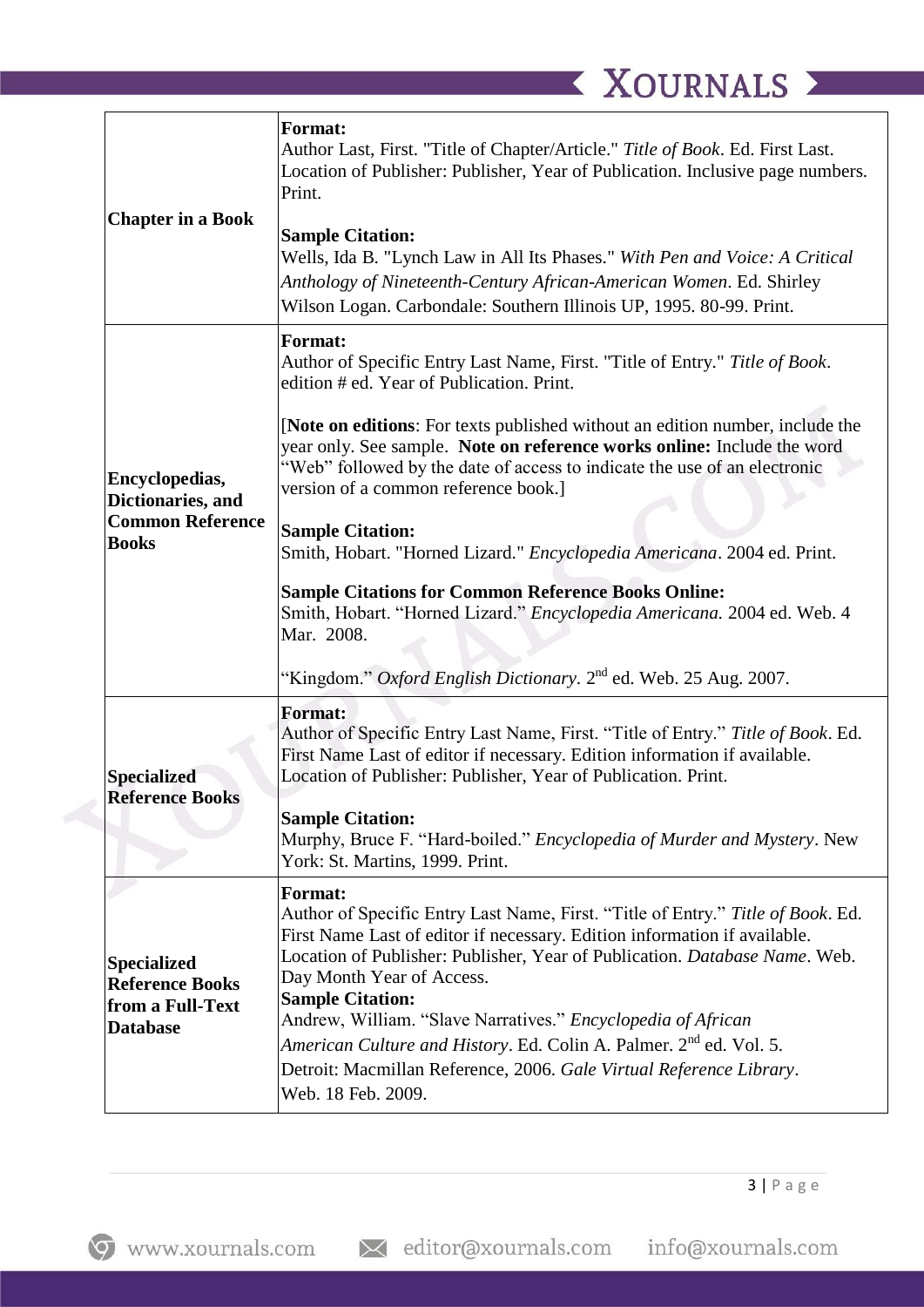|                      | <b>XOURNALS</b>                                                                                                                                                                                                                                       |
|----------------------|-------------------------------------------------------------------------------------------------------------------------------------------------------------------------------------------------------------------------------------------------------|
| <b>Graphic Novel</b> | <b>Format:</b><br>Author Last, First. Title. Illus. First Last. Location of Publisher: Publisher,<br>Year of Publication. Print.<br><b>Sample Citation:</b><br>Ames, Jonathan. The Alcoholic. Illus. Dean Haspiel. New York: Vertigo, 2008.<br>Print. |

#### **Journals**

| <b>Format:</b><br>Author Last, First. "Title." Journal Name Volume Number.Issue<br>Number (Year of Pub): inclusive page numbers. Print.<br>[Note: If the issue number is not available, add the month or season of<br>publication in parentheses with the year. See samples under "Journal Article:<br>Multiple Authors."]<br><b>Sample Citation:</b><br>Haraway, Donna J. "A Game of Cat's Cradle: Science Studies, Feminist<br>Theory, Cultural Studies." Configurations 2.1 (1994): 59-71. Print.                                                                                                                                                                                                                                                                                                 |
|------------------------------------------------------------------------------------------------------------------------------------------------------------------------------------------------------------------------------------------------------------------------------------------------------------------------------------------------------------------------------------------------------------------------------------------------------------------------------------------------------------------------------------------------------------------------------------------------------------------------------------------------------------------------------------------------------------------------------------------------------------------------------------------------------|
| Format:<br>Author Last, First, and Author First Last. "Title." Journal Name<br>Volume Number. Issue Number (Year of Pub): inclusive page numbers.<br>Print.<br>[Note: If a source has more than three authors, only the first author should be<br>listed, with the<br>Latin phrase "et al." (meaning "and others") following their<br>name.] Sample Citation:<br>Gautreau, Ronald, and Jeffrey M. Cohen. "Birth and Death of a<br>Black Hole." American Journal of Physics 65 (May 1997): 444-<br>6. Print.<br>Pridmore, William, Mitchell Chamlin, and Adam Trahan. "A Test of<br>Competing Hypotheses About Homicide Following Terrorist Attacks: An<br>Interrupted Time Series Analysis of September 11 and Oklahoma City."<br>Journal of Quantitative Criminology 24 (Dec. 2008): 381-96. Print. |
|                                                                                                                                                                                                                                                                                                                                                                                                                                                                                                                                                                                                                                                                                                                                                                                                      |

× editor@xournals.com info@xournals.com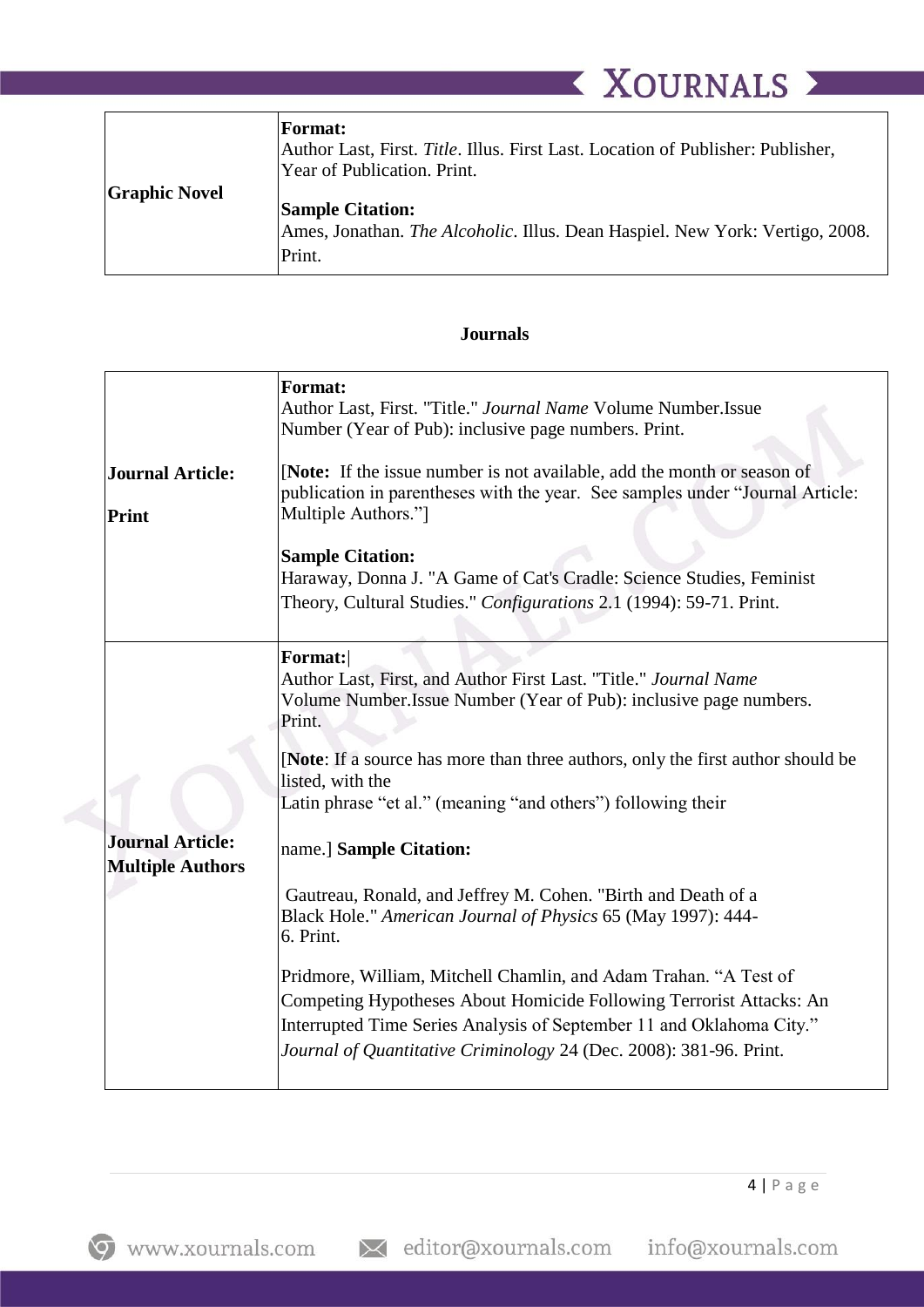| Journal Article:<br><b>Published Only</b> | <b>Format:</b><br>Author Last, First. "Title." Journal Name Volume Number. Issue Number (Year<br>of Pub): inclusive page numbers. Web. Day Month Year of Access. [Note: If an<br>article online is not paginated, include the abbreviation "n. pag." instead. |
|-------------------------------------------|---------------------------------------------------------------------------------------------------------------------------------------------------------------------------------------------------------------------------------------------------------------|
| Online                                    | <b>Sample Citation:</b>                                                                                                                                                                                                                                       |
|                                           | Jobe, Karen D. "Women and the Language of Hackerdom: The Gendered                                                                                                                                                                                             |
|                                           | Nature of Hacker Jargon." Kairos 5.2 (2000): n. pag. Web. 23 Mar. 2005                                                                                                                                                                                        |
|                                           |                                                                                                                                                                                                                                                               |
|                                           | <b>Format:</b>                                                                                                                                                                                                                                                |
| Journal Article:                          | Author Last, First. "Title." <i>Journal Name</i> Volume Number. Issue Number (Year<br>of Pub): inclusive page numbers. <i>Database Name</i> . Web. Day Month Year of                                                                                          |
| from a Full-Text                          | Access.                                                                                                                                                                                                                                                       |
| <b>Database</b>                           | <b>Sample Citation:</b><br>Ferrell, Robert H. "Truman's Place in History." Reviews in                                                                                                                                                                         |
|                                           |                                                                                                                                                                                                                                                               |
|                                           | American History 18.1 (1990): 1-9. JSTOR. Web. 3 Feb. 2005.                                                                                                                                                                                                   |
|                                           |                                                                                                                                                                                                                                                               |

### **Magazines**

| <b>Magazine Article:</b><br><b>Print</b> | <b>Format:</b><br>Author Last, First. "Title." <i>Magazine Name</i> Day Month Year of Pub:<br>inclusive page numbers. Print.<br><b>Sample Citation:</b><br>Swartz, Mimi. "An Enron Yard Sale." New Yorker 6 May 2002: 50-2. Print. |
|------------------------------------------|------------------------------------------------------------------------------------------------------------------------------------------------------------------------------------------------------------------------------------|
|                                          | Format:                                                                                                                                                                                                                            |
|                                          | Author Last, First, and Author First Last. "Title."                                                                                                                                                                                |
|                                          | <i>Magazine Name</i> Day Month Year of Pub: inclusive page                                                                                                                                                                         |
| <b>Magazine Article:</b>                 | numbers. Print.                                                                                                                                                                                                                    |
| <b>Multiple Authors</b>                  | <b>Sample Citation:</b><br>Silver, Marc, and James M. Pethokoukis. "Attack of the Cloned"<br>Light Sabers." U.S. News & World Report 13 May 2002: 63.<br>Print.                                                                    |
|                                          |                                                                                                                                                                                                                                    |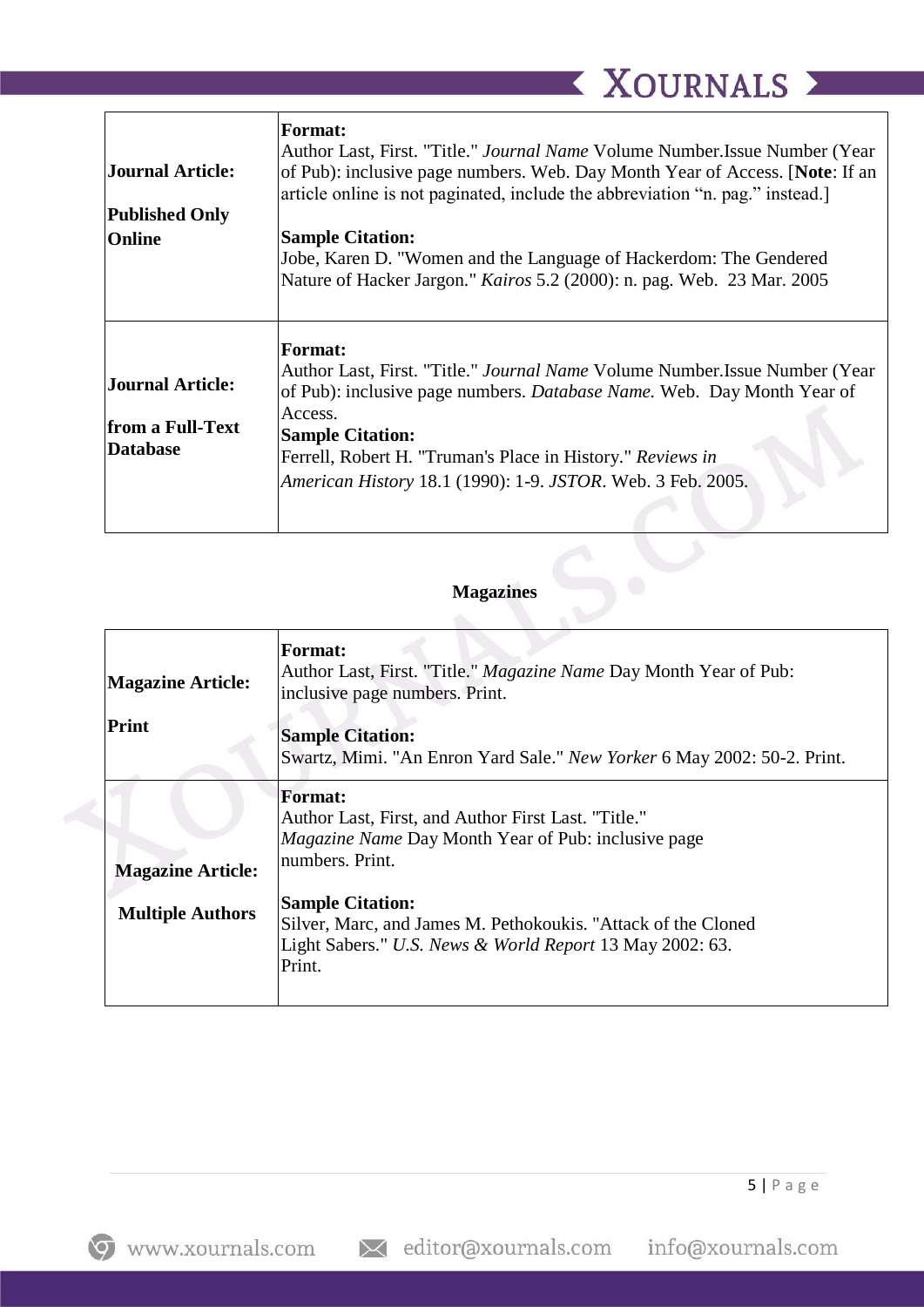|                          | <b>Format:</b><br>Author Last, First. "Title." <i>Magazine Name</i> Day Month Year of Pub. Web. |
|--------------------------|-------------------------------------------------------------------------------------------------|
| <b>Magazine Article:</b> | Day Month Year of Access.                                                                       |
| Online                   | <b>Sample Citation:</b><br>Leonard, Andrew. "Embracing the Dark Side of the Brand."             |
|                          | Salon.com 18 May 2005. Web. 3 Aug. 2005.                                                        |
| <b>Magazine Article</b>  | <b>Format:</b><br>Author Last, First. "Title." Magazine Name Day Month Year of                  |
| from a                   | Pub: inclusive page numbers if available. Database Name. Web.<br>Day Month Year of Access.      |
| <b>Full-Text</b>         | <b>Sample Citation:</b><br>Swartz, Mimi. "An Enron Yard Sale." New Yorker 6 May 2002: 50-2.     |
| <b>Database</b>          | Academic Search Premier. Web. 15 Apr. 2005.                                                     |
|                          |                                                                                                 |
| <b>Newspapers</b>        |                                                                                                 |

## **Newspapers**

|                           | <b>Format:</b><br>Author Last, First. "Article Title." Newspaper Name Day Month Year of<br>Publication, edition if necessary: page number. Print.                 |
|---------------------------|-------------------------------------------------------------------------------------------------------------------------------------------------------------------|
| <b>Newspaper Article:</b> | [Note: If a newspaper article begins on a page and ends on another page, it is<br>sufficient to write the first page on which the article appears followed by the |
| Print                     | plus $(+)$ sign.]                                                                                                                                                 |
|                           | <b>Sample Citation:</b><br>Lewin, Tamar. "SAT Essay Scores Are In, But Will They Be<br>Used?" New York Times 15 May 2005, late ed.: A22. Print.                   |
|                           | Format:                                                                                                                                                           |
| <b>Newspaper Article:</b> | Author Last, First. "Article Title." Newspaper Name Day Month Year of<br>Publication. Web. Day Month Year of Access.                                              |
| <b>Online</b>             | <b>Sample Citation:</b><br>Mapes, Lynda V. "Unearthing Tse-whit-zen." Seattle Times 25 May 2005.<br>Web. 1 Aug. 2005.                                             |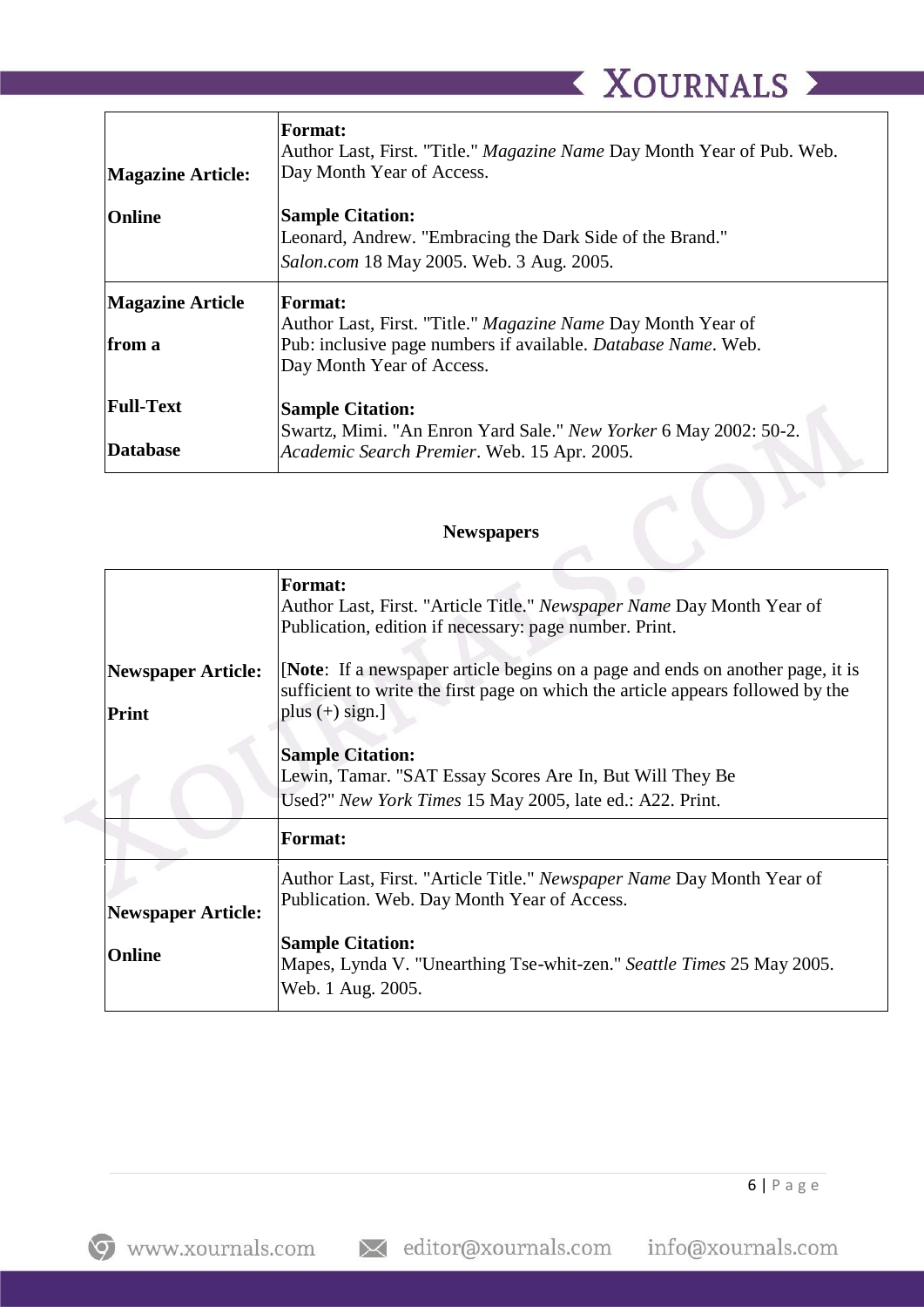| Newspaper Article:                 | <b>Format:</b><br>Author Last, First. "Title." <i>Newspaper Name</i> Day Month Year of Publication:<br>page number. Database Name. Web. Date of Access.                                                   |
|------------------------------------|-----------------------------------------------------------------------------------------------------------------------------------------------------------------------------------------------------------|
| lin a Full-Text<br><b>Database</b> | <b>Sample Citation:</b><br>Flores, Matt. "San Antonio, Texas-Area Business Students Manage<br>Real Portfolio." San Antonio Express-News 18 Dec. 2001: B1+.<br>Academic Search Premier. Web. 10 Feb. 2004. |
|                                    | <b>Format:</b>                                                                                                                                                                                            |
|                                    | Author Last, First. Letter. <i>Newspaper Name</i> Day Month Year of Publication:<br>page number. Print.                                                                                                   |
| <b>Letters to the</b>              | <b>Sample Citation:</b>                                                                                                                                                                                   |
| <b>Editor</b>                      | Davies, Deborah D. Letter. San Francisco Chronicle 16 May 2005: B4. Print.                                                                                                                                |
|                                    | <b>Sample Citation of an Editorial in a Full-Text Database:</b><br>Davis, Deborah D. Letter. San Francisco Chronicle 16 May 2005: B4. Lexis-<br>Nexis<br>Academic. Web. 12 Apr. 2008.                     |

## **Electronic Sources**

| <b>Multi-Page</b><br><b>Internet Site:</b><br><b>Site as a Whole</b>  | <b>Format:</b><br>Author Last, First. Title of Site. Sponsoring organization if available, Day<br>Month Year of Publication/Latest Update. Web. Day Month Year of Access.<br><b>Sample Citation:</b><br>Lepage, Denis. Avibase: The World Bird Database. Bird Studies<br>Canada, 2005. Web. 15 July 2005. |
|-----------------------------------------------------------------------|-----------------------------------------------------------------------------------------------------------------------------------------------------------------------------------------------------------------------------------------------------------------------------------------------------------|
| <b>Multi-Page</b><br><b>Internet Site:</b><br><b>Single Page</b>      | <b>Format:</b><br>Author Last, First. "Title of Page." Title of Site. Sponsoring organization<br>if available, Day Month Year of Publication. Web. Day Month Year of<br>Access.<br><b>Sample Citation:</b><br>Sun, Yee-Fan. "Shacking Up." Digs Magazine.com. 2005. Web. 5 Sept. 2005.                    |
|                                                                       | <b>Format:</b>                                                                                                                                                                                                                                                                                            |
| <b>Multi-Page</b><br><b>Internet Site:</b><br><b>Corporate Author</b> | Corporate Author Name. Title of Site. Sponsoring organization if applicable,<br>Day Month Year of Publication. Web. Day Month Year of Access.<br><b>Sample Citation:</b><br>Miller Center of Public Affairs. American President. U of Virginia, 15<br>Jan. 2005. Web. 10 Mar. 2005.                       |